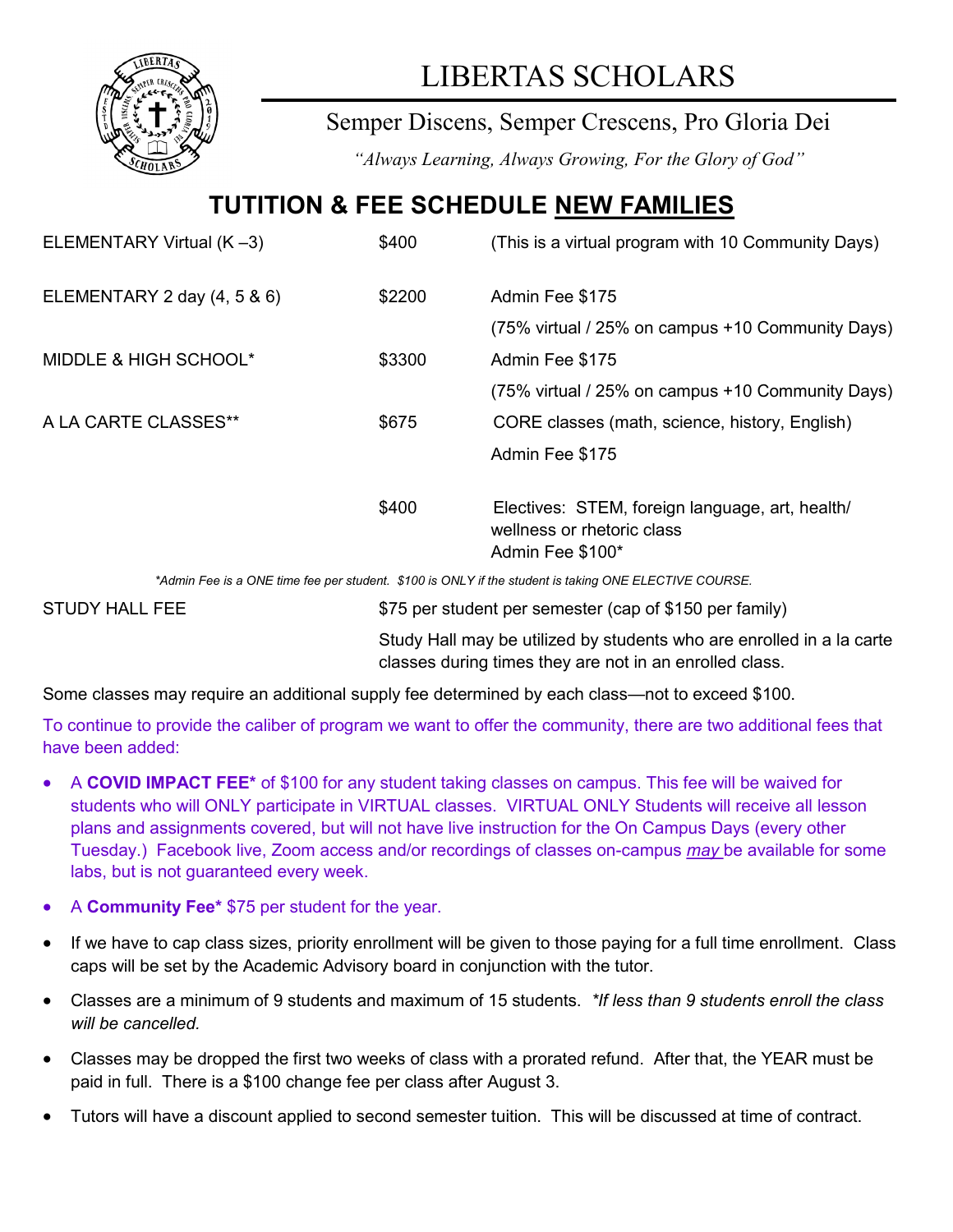

# LIBERTAS SCHOLARS

### Semper Discens, Semper Crescens, Pro Gloria Dei

*"Always Learning, Always Growing, For the Glory of God"*

## **TUTITION & FEE SCHEDULE RETURNING FAMILIES**

| ELEMENTARY Virtual $(K -3)$     | \$400  | (This is a virtual program with 10 Community Days)                                                    |
|---------------------------------|--------|-------------------------------------------------------------------------------------------------------|
| ELEMENTARY 2 day $(4, 5, 8, 6)$ | \$2000 | Admin Fee \$175                                                                                       |
|                                 |        | (75% virtual / 25% on campus +10 Community Days)                                                      |
| MIDDLE & HIGH SCHOOL*           | \$3000 | Admin Fee \$175                                                                                       |
|                                 |        | (75% virtual / 25% on campus +10 Community Days)                                                      |
| A LA CARTE CLASSES**            | \$600  | CORE classes (math, science, history, English)                                                        |
|                                 |        | Admin Fee \$175                                                                                       |
|                                 | \$350  | Electives: STEM, foreign language, art, health/<br>wellness or rhetoric class<br>Admin Fee \$100*     |
|                                 |        | *Admin Fee is a ONE time fee per student. \$100 is ONLY if the student is taking ONE ELECTIVE COURSE. |
| <b>STUDY HALL FEE</b>           |        | \$75 per student per semester (cap of \$150 per family)                                               |

Study Hall may be utilized by students who are enrolled in a la carte classes during times they are not in an enrolled class.

Some classes may require an additional supply fee determined by each class—not to exceed \$100.

To continue to provide the caliber of program we want to offer the community, there are two additional fees that have been added:

- A **COVID IMPACT FEE\*** of \$100 for any student taking classes on campus. This fee will be waived for students who will ONLY participate in VIRTUAL classes. Students will receive all lesson plans but will not have live instruction during On Campus Days if they opt out of On Campus Days (every other Tuesday.) Facebook live, Zoom access and/or recordings of classes on-campus *may* be available for some labs, but is not guaranteed every week.
- A **Community Fee\*** \$75 per student for the year.
- If we have to cap class sizes, priority enrollment will be given to those paying for a full time enrollment. Class caps will be set by the Academic Advisory board in conjunction with the tutor.
- Classes are a minimum of 9 students and maximum of 15 students. *\*If less than 9 students enroll the class will be cancelled.*
- Classes may be dropped the first two weeks of class with a prorated refund. After that, the YEAR must be paid in full. There is a \$100 change fee per class after August 3.
- Returning families receive approximately a 10% discount (prices reflect the inaugural year costs).
- Returning tutors will have an additional discount applied to second semester tuition. This will be discussed at time of contract.